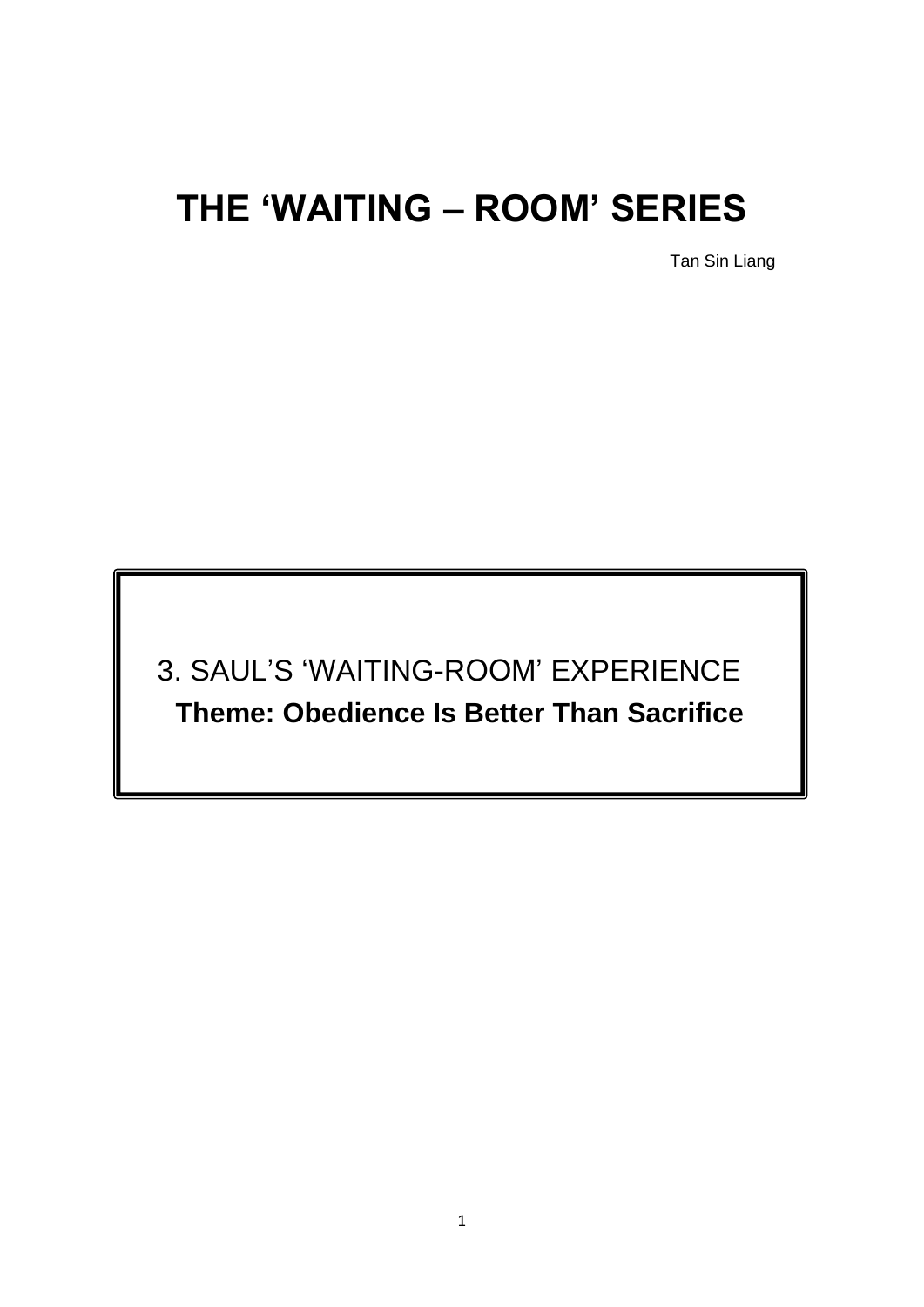# **Saul's Waiting-Room Experience**

# **Theme: Obedience Is Better Than Sacrifice**

Tan Sin Liang

# **Background to Saul's Appointment As King Of Israel**

#### Israelites Rejected God & Wanted A King

Thus far, Israel had been ruled by Judges chosen by God. Samuel was the resident Judge, priest and prophet at that time. The Israelites wanted to change God's form of government for 2 reasons. First, they did not like Samuel's sons because they were ungodly, greedy and corrupt, abusing their positions as priests (*1 Sam 8:3*). Secondly, because other nations have kings, so Israel should also have kings.

So the elders complained to Samuel and demanded a King. Samuel was displeased with their request. But God comforted Samuel: "*Do everything they say to you, for it is me they are rejecting, not you. They don't want me to be their king any longer…..Do as they ask, but solemnly warn them the way a king will reign over them*". (*1 Sam 8:6-9*)

So Samuel warned the Israelites of the dangers in having a human king like other nations (see *1 Sam 8:10-17*). His final warning: "*When that day comes, you will beg for relief from this king you are demanding, but then the Lord will not help you. But the people refused to listen to Samuel's warning. "Even so, we still want a king" they said. We want to be like other nations around us. Our king will judge us and lead us into battle" (1 Sam 8:18-20).*

#### Consequence of Bad Kings

True to God's warning through Samuel, the Israelites would eventually pay a terrible price for wanting kings instead of Judges appointed by God. Israel would soon suffer under many bad kings (after king David and Solomon) who would lead Israel to sin against God. Eventually, because of these sinful kings, God allowed Israel to be invaded by the Assyrians and Babylonians. Not only were they taken captives, they were exiled to Assyria and Babylon. In the end, the Israelites lost their homeland. That was the ultimate price Israel paid for demanding a king to rule over them.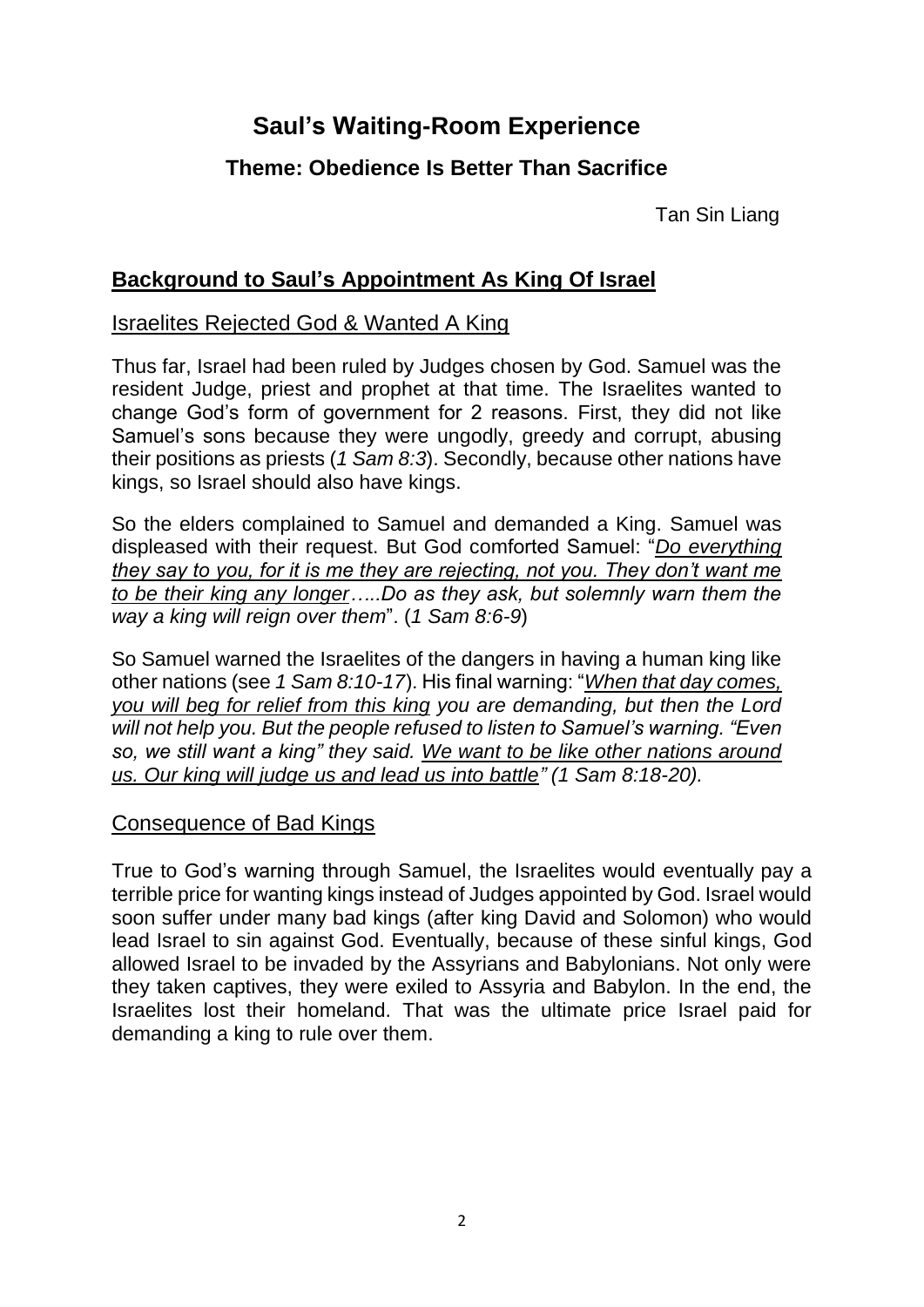# **Samuel Anoint Saul As King**

It is against this backdrop, a king was chosen to lead Israel. The circumstances how Saul was appointed king of Israel was a rather curious one. Saul was sent by his father to look for a missing donkey and he ended up as the appointed king of Israel. The search for the missing donkey led him to Samuel's house to inquire about his missing donkey. But God had already told Samuel the previous day, "*About this time tomorrow I will send you a man from the land of Benjamin. Anoint him to be the leader of my people, Israel*" (*1 Sam 9:16*). When Samuel saw Saul, God told Samuel that he was the man, "*That's the man I told you about! He will rule my people" (1 Sam 9:17).* Samuel told Saul what God said to him. Saul could not believe it.

#### Anointing of A King

In those days, when a king was appointed he must be anointed. The coronation was merely a political act but the anointing was a religious act of making the king God's representative to the people. Also, the king must be anointed by a priest or a prophet, like Samuel. The priest/prophet would anoint the king with a special mixture of olive oil, myrrh etc. on his head, symbolising the presence and power of the Holy Spirit of God in his life. This anointing ceremony was to remind the appointed king of his responsibility to lead the people by God's wisdom and not his own.

#### Samuel Anointed Saul

So Samuel invited Saul into his home in Ramah and anointed him by pouring a flask of olive oil over his head. Samuel kissed Saul and said, "*I am doing this because the Lord has appointed you to be the ruler over Israel*….." (*1 Sam 10:1*)

## Accident Or God's Appointment?

So Saul went looking for a missing donkey and ended up as the anointed king of Israel. Was this an accident or God's appointment? God merely used the missing donkey as the circumstance to lead him to Samuel to anoint him king of Israel. It was obviously God's appointment, not an accident.

Sometimes God used various circumstances in our lives to lead us to Himself. As a Christian we believe in the Lordship of Christ, nothing happens by chance. There is no accidents but god's appointment. Our 'waiting-room' experiences are not accidents but God's appointment. That does not necessarily mean God caused them but God allowed them.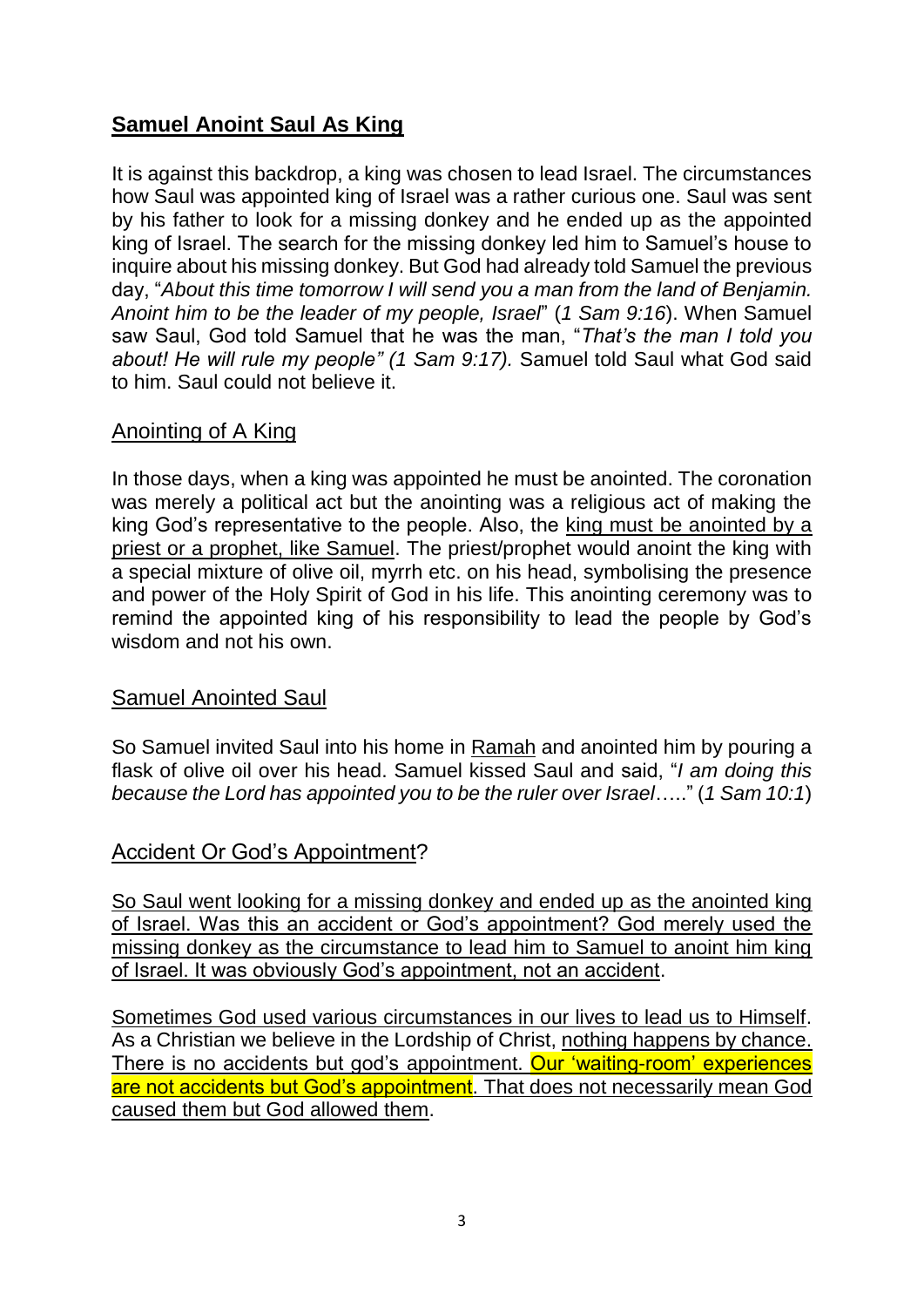# **Saul Elected King By Israelites**

What happened in Samuel's house in Ramah was merely a 'private anointment'. Since the Israelites wanted a king, God allowed them to elect a man of their own choosing to be their king. So Samuel called all the tribes of Israel to meet at Mizpah to choose among themselves a king.

After casting of lots, (first by choosing the tribe, then the family), Saul was eventually elected the king of Israel. However, there was a problem. The 'King' was missing! First, the donkey was missing. Now the king was missing. On the day Saul was appointed king of Israel, he decided to put on a 'disappearing act'. He performed such a good 'Hoodini act' that, although everyone went looking for him, he could not be found. Eventually they found him (with God's prompting) hiding among the baggages. What does that say about Saul's character? So Saul, at 30 years old, was elected King of Israel and he ruled Israel for 42 years (*1 Sam 13:1*). But those 42 years reign were fraught with treachery and murderous plots (to kill David) and tragedy.

#### Why Did They Choose Saul?

Why was Saul chosen? He was from the smallest tribe of Benjamin and the least known clan in the Benjamin tribe. Perhaps it was his physical appearance. He was described as "*the most handsome man in Israel-head and shoulder taller than anyone else in Israel" (1 Sam 9:2)*. When Saul was 'fished-out' of the bag he was hiding in, the Bible described him that "*he stood head and shoulders above anyone else*" (*1 Sam 10:23*). So that must have been quite a big bag. In other words, Saul may have been chosen because of his physical attributes. It would prove to be the wrong criteria because God does not judge a person by his appearance or height (1 Sam 16:7). So how do you judge a person?

## Who Appointed Saul As King? God Or The Israelites?

This is a perplexing question and there is no easy answer. If you follow the sequence of events in chapter 10, you will see that **Samuel**, on God's instruction, anointed Saul before the Israelites elected him king of Israel. So the anointing took place before the election. So who appointed Saul king of Israel? The answer is both. God, in His divine knowledge, foreknew the Israelites' choice; so He pre-ordained Saul to be king. The Israelites did not know this. So they independently chose Saul. God merely affirmed the Israelites' choice (before they made the choice). Let's not forget. Our God is an omniscient God, He is all knowing.

Do you ever feel the same in your life? Sometimes after a critical event took place, we ask ourselves: "Did I made the choice or was it God's who prompted me to make that decision"? I see this happening in my life on so many occasions. When God prompts, he also affirms.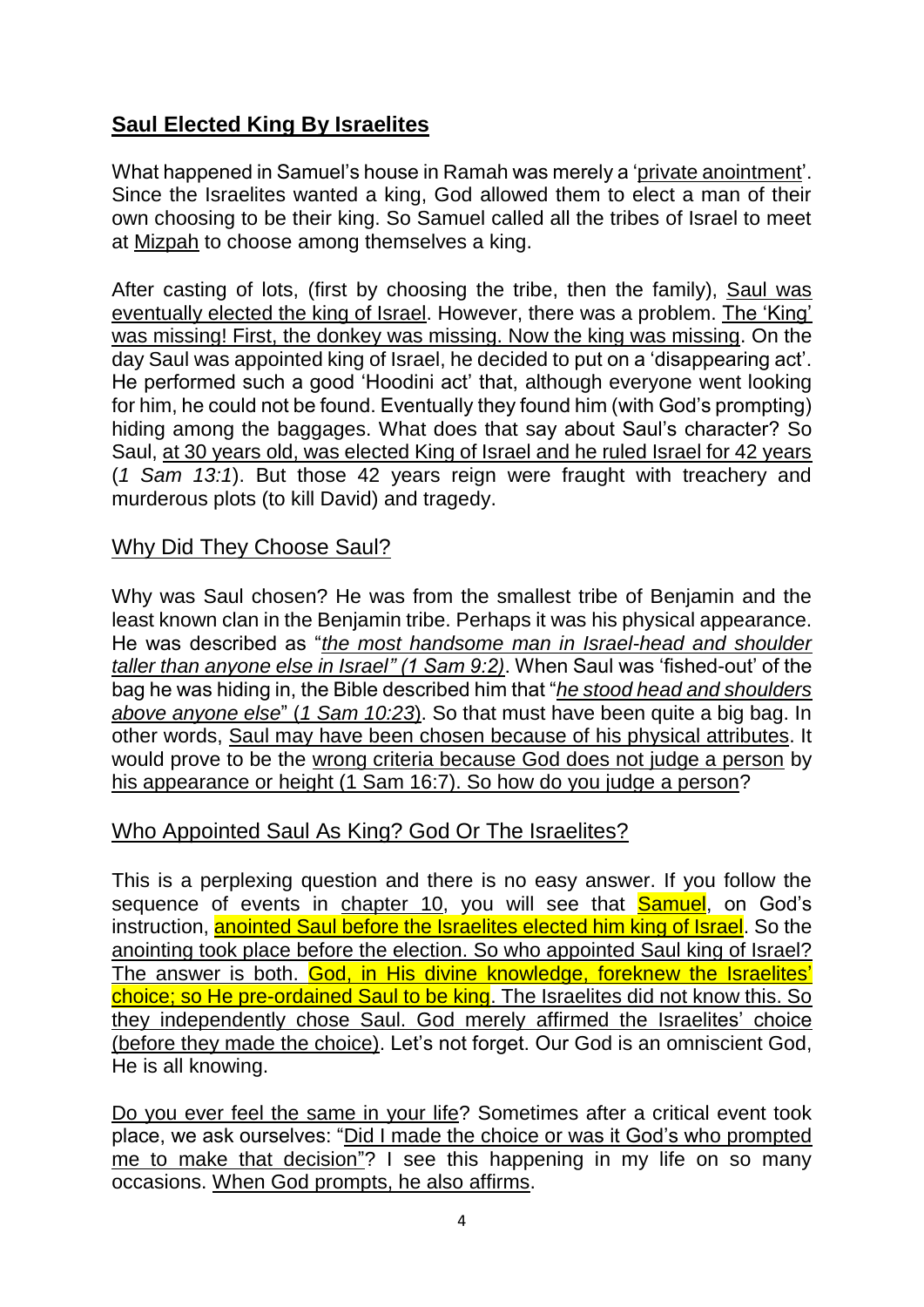# **Saul's 'Waiting-Room' Experience**

The first test Saul had to undergo in becoming a king was a 'waiting-room' situation. On the day Samuel anointed Saul, he told Saul to wait for him in Gilgal. He will be there in 7 days. Why? To perform the burnt offerings and the peace offerings. Perhaps this was to complete the anointing process earlier.

This was Samuel's instruction to Saul: "…*go down to Gilgal ahead of me, I will join you there to sacrifice burnt offerings and peace offerings. You must wait for 7 days until I arrive and give you further instruction*." (*1 Sam 10:8*)

So the instructions was clear. Where to wait? Gilgal. Wait how long? 7 days. Why? To perform peace offerings and burnt offerings.

In between Saul's anointing in Ramah and his appointment with Samuel in Gilgal, Saul had to fight a war against the Philistines. Saul and his army in Gilgal started to flee and hid in caves and rocks before the battle began because they were afraid of the Philistines. So Saul stayed in Gilgal with his men trembling with fear.

This is what happened: "*Saul waited there 7 days for Samuel, as Samuel had instructed him earlier, but Samuel still didn't come. Saul realised that his troops were rapidly slipping away. So he demanded, "Bring me the burnt offering and the peace offerings!" And so Saul sacrificed the burnt offering himself. Just as Saul was finishing with the burnt offering, Samuel arrived. Saul went out to meet and welcome him, but Samuel said, "What is this you have done?" Saul replied, "I saw my men scattering from me, and you didn't arrive when you said you would, and the Philistines are at Micmash ready for battle. So I said, 'The Philistines are ready to march against us at Gilgal, and I haven't even asked for the Lord's help! So I felt compelled to offer the burnt offering myself before you came" (1 Sam 13:8-12)*

*"How foolish!" Samuel exclaimed, "You have not kept the command the Lord your God gave you. Had you kept it, the Lord would have established your kingdom over Israel forever. But now your kingdom must end, for the Lord has sought out a man after his own heart. The Lord has already appointed him to be the leader of his people, because you have not kept the Lord's command" (1 Sam 13:13-14)*

## **Whose fault was it? Was Samuel late?**

This is one of the most perplexing passages in the Bible. Was it Samuel's fault? Was Samuel late? Let's look at the text (verse 8). There are several versions: "*but Samuel still didn't come*" (NLT). "*He waited 7 days, the time set by Samuel; but Samuel did not come to Gilgal".*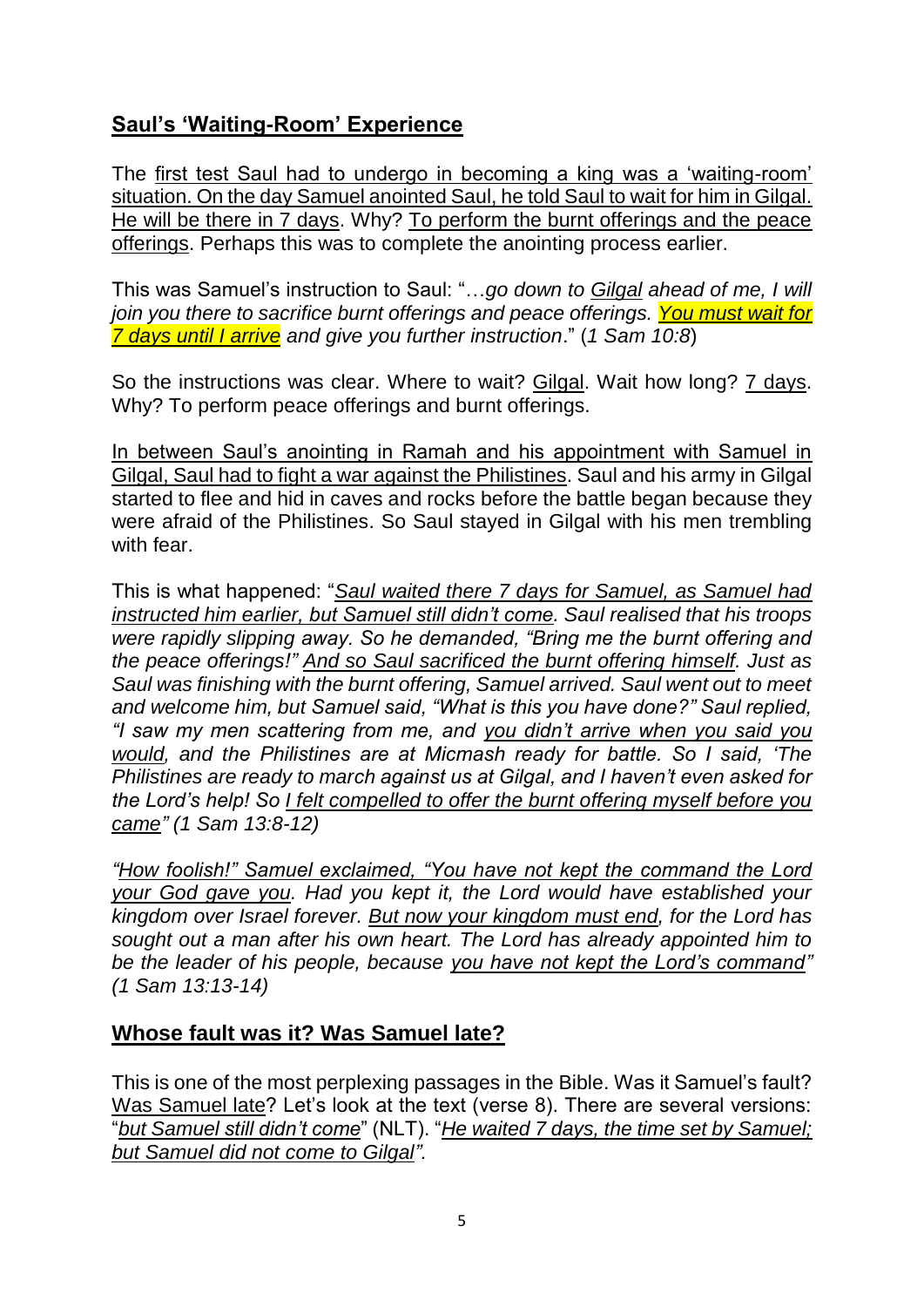The question is: Was Samuel late? There are 3 possible interpretations. First, on the plain reading of the text, it would appear Samuel was late. Second interpretation is that, Samuel might have appeared on the  $7<sup>th</sup>$  day but not according to the time Saul expected on that day because the instruction in 1 Samuel 10:8 ("*You must wait for 7 days until I arrive…*") did not specify the time on the 7<sup>th</sup> day. The problem is during those days people don't wear watches. There were no mobile phones and smart phones. Saul could not text or 'WhatsApp' Samuel, "Hey, Sam. Are you coming or not? I'm here in Gilgal. Where r u?" And Samuel could not reply, "I'm coming. Don't touch those sacrifice offerings! That's a 'no', 'no' Ok?"

Third interpretation, refer to Samuel's instruction to Saul in 1 Sam 10:8 again. There are 2 conditions in Samuel's instruction: (i) *"wait for 7 days"*, (ii) "*until I arrive*…." So Saul was supposed to wait for 7 days and wait until Samuel's arrival. Saul did not fulfil the second condition.

Let us assume Samuel was late. He did not turn up on the  $7<sup>th</sup>$  day. So on the  $8<sup>th</sup>$ day, Saul performed the "D.I.Y" ('do it yourself') burnt offering. Would that have justified Saul's action? Would that exonerate or absolve him from all blame? From Samuel's response to Saul, God did not think so. In God's eyes, the issue was not about timing. It was something bigger, more serious. In God's eyes, Saul, in offering the burnt offerings himself, he had clearly disobey God's command. So the issue was not about timing but about obedience.

## **Saul's Disobedience & Consequence**

Saul, as an Israelite, should know that all burnt offerings and peace offerings can only be made by a priest. He knew full well that he was not the right person to perform such a sacrifice to God. Yet he went ahead and did it. By performing such a religious act, which he had no authority to do so, Saul showed utter contempt of God. In other words, he had no respect for God's law, whatsoever. Because Saul rejected God's command, God rejected Saul as king (*1 Sam 15:22*). It was because of this one single reckless act of "foolishness", King Saul would lose his kingdom (means his kingdom would end with him, his son, Jonathan, would not succeed him). We know from the Bible, Jonathan was killed in battle together with Saul.

#### **One foolish rash act can destroy you**

The same is true in life. How many murders do you need to commit before you are sentenced to death? Just one. One foolish rash act can cause you to lose your job and destroy your career. My son discovered that recently. And it almost destroyed his life. One foolish rash act of adultery can destroy your marriage and your family. King David committed only one act of adultery with Bathsheba,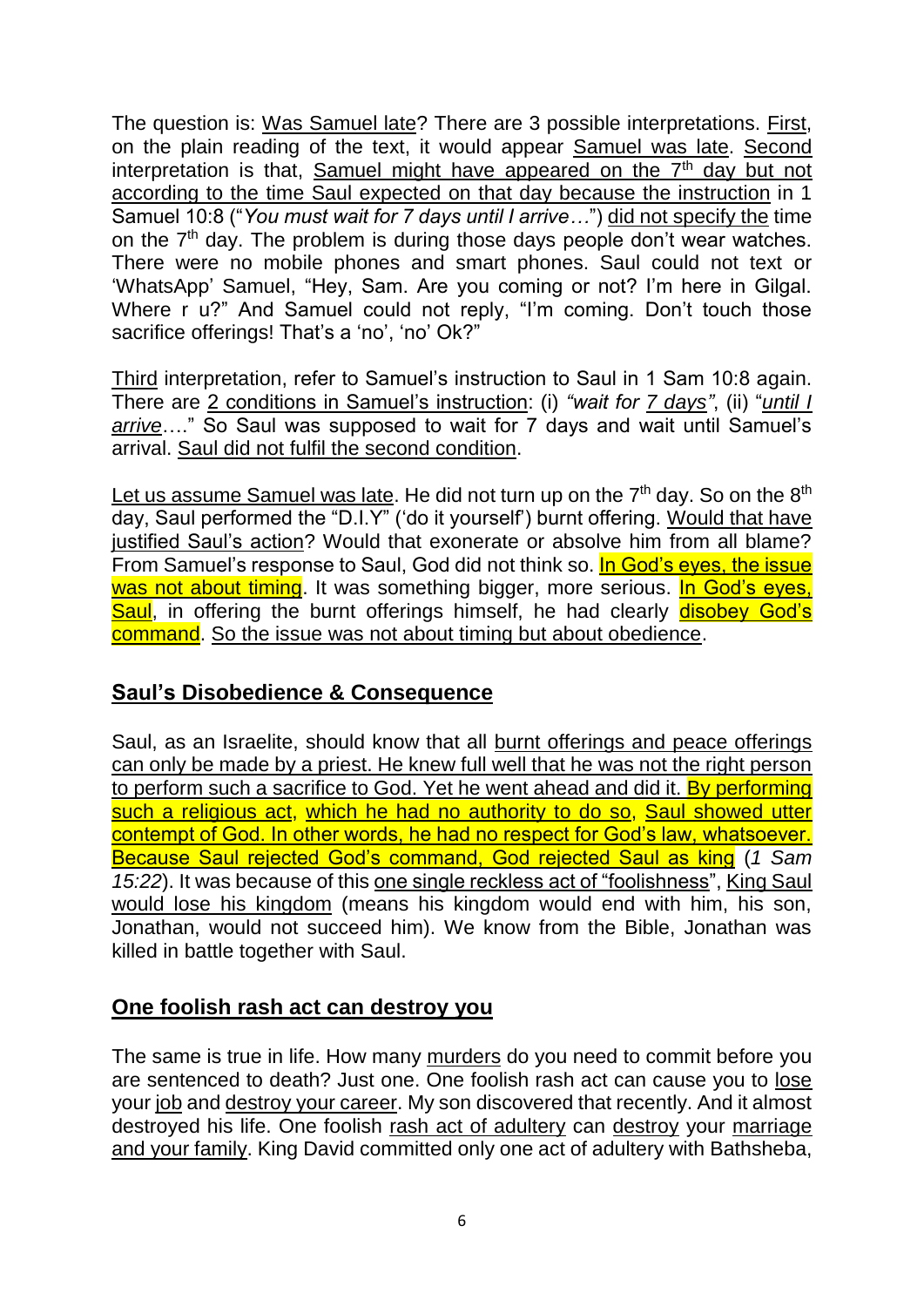it destroyed himself, his family and his kingship. Through one foolish rash act, Saul would lose his kingdom (even before he started to reign).

So Saul went through a 'waiting-room' experience of 7 days and he failed. His failure cost him his kingdom. What a tragedy.

# **What can we learn from Saul's failed 'waiting-room' experience?**

There are several lessons we can learn.

# **(i) Obedience is better than sacrifice**

Saul made the sacrifice of burnt offering but it was rejected by God. What God wanted from Saul was not his sacrifices but his obedience. This is what Samuel said in his last speech to Saul (after this, Samuel would never see Saul again) (*1 Sam 15:35*).

"*What is more pleasing to the Lord; your burnt offerings and sacrifices or your obedience to his voice? Listen! Obedience is better than sacrifice". (1 Sam 15:22).*

Likewise for us. We can make 'sacrifices' by donating money to church projects, perform worthy social projects, help the poor, the needy, the sick etc. But are we leading obedient lives in God's eye? Are we 'walking' closely with God? God is more interested in who we are to Him than what we do. God is more interested in the real person inside us.

#### Disobedience and unrepentance

Not only was Saul disobedient to God's command, he was also unrepentant. Instead of repenting after he disobeyed God, he blamed Samuel for failing to turn up on time. ("…you didn't arrive when you said you would…"). He then added further insult to injury with this excuse: "So I felt compelled to offer the burnt offering myself….". So "it is all your fault, Samuel". He blames others but not himself.

#### My son's Wrong Choice

Against our advice, our other son refused to serve in the Singapore army before he went to US to study. For that reason, his 'PR' status was revoked by the Singapore government. Today he's not allowed to work or study in Singapore. He could not study in Malaysia (his home country) because he does not speak the local language (Bahasa Malaysia). He has great difficulty finding a job there because he can't speak Malay or Mandarin. So he's stuck in Malaysia today.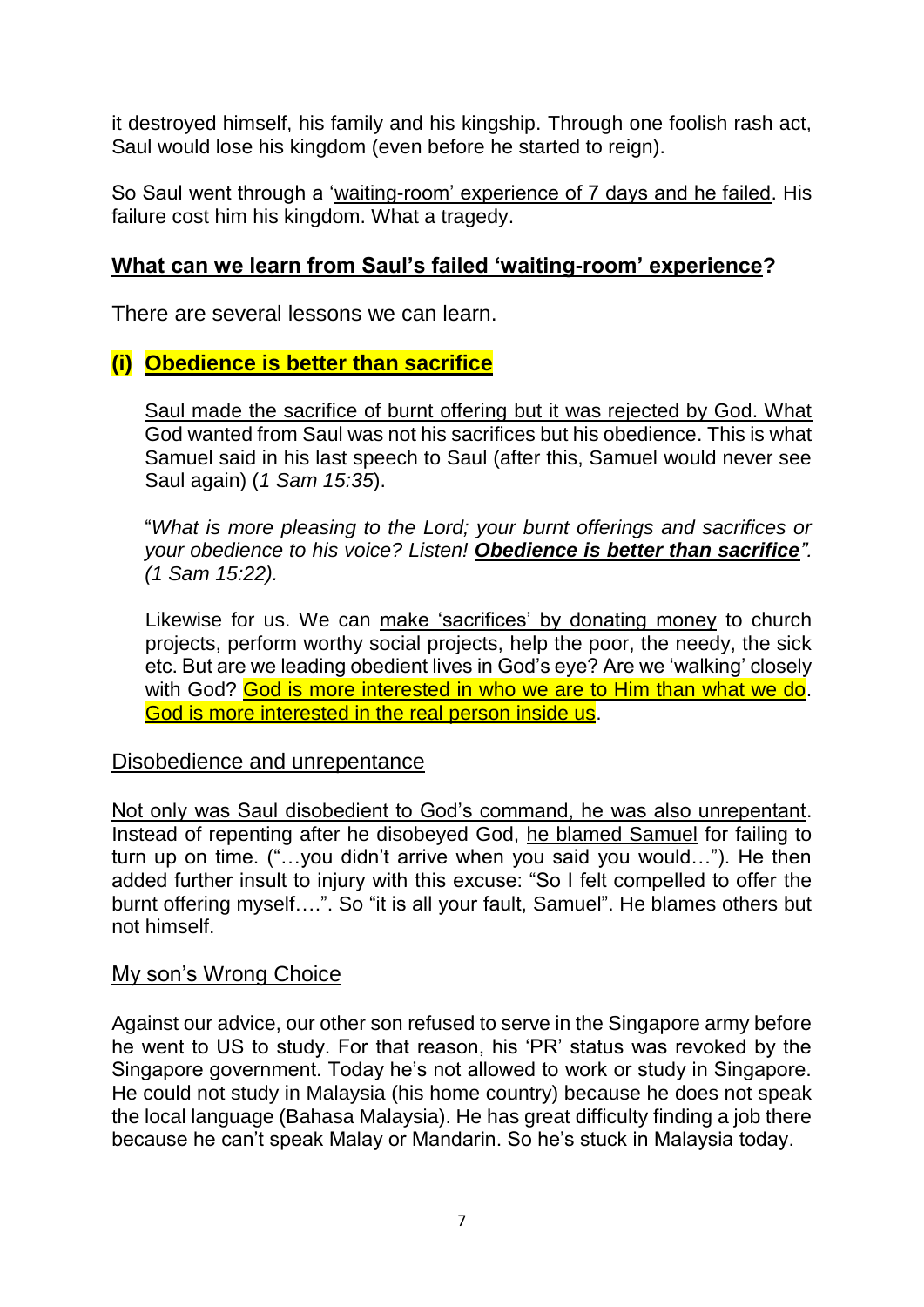He applied to study in Canada and was accepted by a university in Canada. However, the Canadian government refused to grant him a visa to study. No reason was given. So he applied to study in Australia and was accepted by a university in Australia. Again, the Australian government refused to grant him a study visa on the ground that he was not a 'bona fide' student. So he has no where to go. That is why he is stuck in Malaysia today.

So be careful in what you insist of God. There are consequences for the choice we make. Sometimes the consequence is irreversible.

# **(ii) God's delays are not God's denials**

Sometimes God wants to test us by making us wait for his divine timing. God's timing is never wrong. He is never too early or too late.

#### (i) My 'Waiting-room' experience in London

After I completed my LLM degree in University London, I was hoping to work in a law firm in London. I tried for an entire year. I 'knocked at every door'. But none of the doors opened. I was so bent on what I wanted to do, I was completely blind to God's will. I was moving ahead of God but God was not moving. After 'wasting' an entire year, I decided to look for a job in Singapore. That year in London was one of the lowest periods of my life; lonely and miserable. However, although I wasted 1 year in London, my wife gained an extra year experience as the European auditor for her company which eventually helped her to secure her job in Singapore.

#### (ii) My 'waiting-room' experience in Singapore

So I returned to Singapore to look for a job as a lawyer. I must have sent about 100 job applications. None was successful. So I waited for half year knocking on every 'door' I could find. Again none opened. Until one day we approached a friend, whose husband was a senior executive in a bank, for help. I gave her my CV. I never heard a word for another 3 months. So here I am. Sold my house and my law practice in Kuantan to pay for my studies. Came back to Singapore with a Masters degree, jobless for 9 months. If my London 'waiting-room' experience was bad, my Singapore 'waiting-room' experience was even worse.

At the end of the 3<sup>rd</sup> month, I was called for an interview by DBS Bank. They gave me the job as one of the Legal Counsels. A few months later, the Head of the Legal Department resigned, I was promoted to take his place. It was as if the position was reserved for me. That year, I had a double promotion!

I learned later on in my job that one of the reasons why I got the job was because of what I studied in my LLM course in London ('International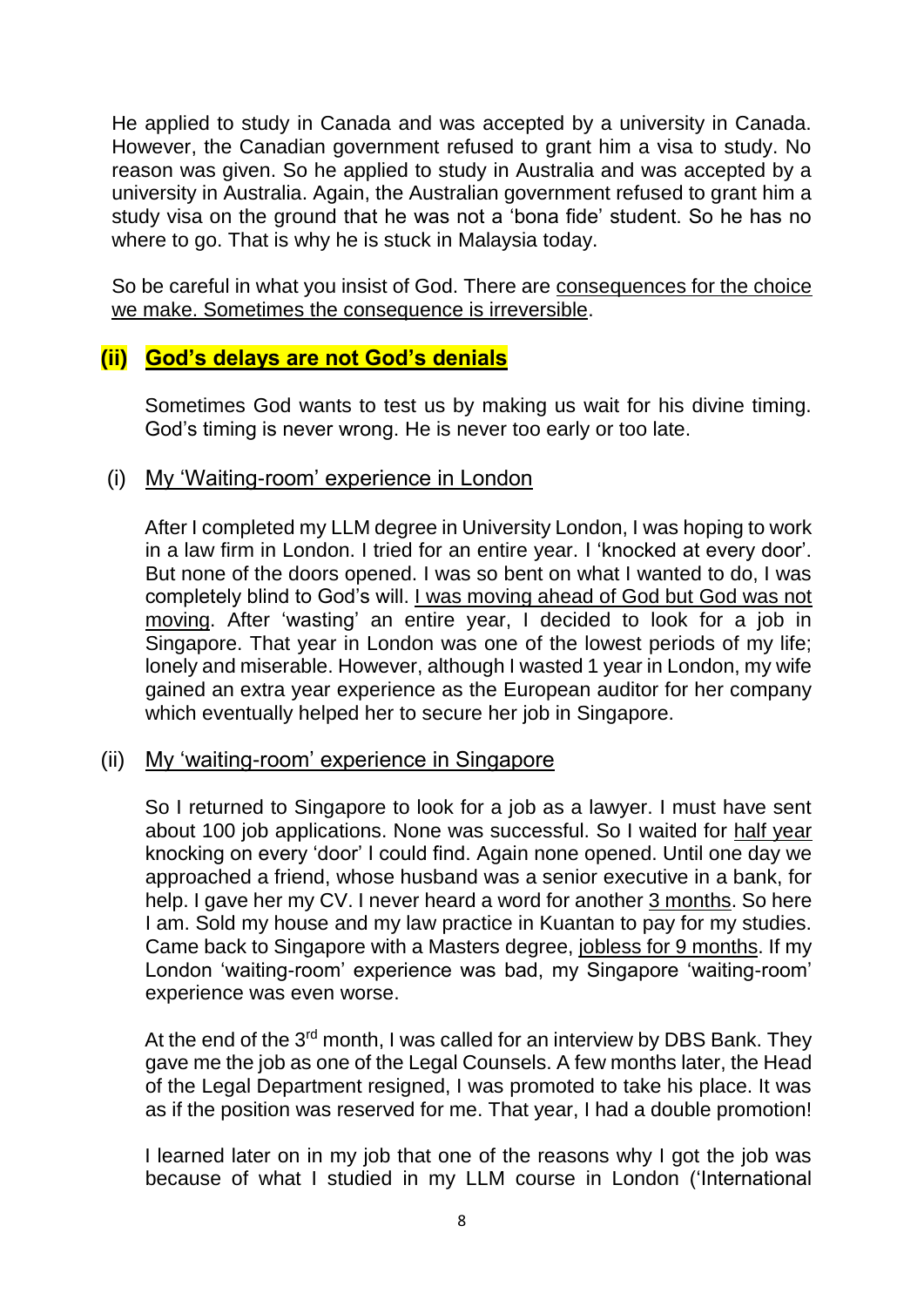Banking'). So it was as if God had prepared me for this job in the bank. This, in turn, helped me to specialise in what I practise today.

Looking back, God's timing was perfect. God's delay is not God's denial.

# **(iii) Failure need not be final**

So Saul failed in his 'waiting-room' experience after 7 days. But, as Sir Winston Churchill said, "**Failure is not final**". Saul could have repented, perhaps God might not have punished him so harshly.

In life we do fail. But failure need not be final. God can redeem us of our failure.

## My failure & God's redemption

Lawyers who studied law in the local university in Singapore take 4 years to graduate. I took 5 years. Because I failed my first year. I was given a second chance to repeat my 1<sup>st</sup> year law because my tutor-mentor (who believed in me) fought for me in the senate hearing and convinced them to give me a second chance. On hind sight, I believe it was God who gave me the second chance through my mentor. After that year, I made sure I never failed again. That is what I call "success". Success, is learning not to fail again. That's true success.

Yes, I did suffer failure in my earlier years as a student, but that did not prevent me from becoming a lawyer today. I went on to do a PH.D programme (I gave up because I ran out of money). It didn't stop me from becoming a specialist in my area of law practice today. Looking back, my failure did not do me a great harm because God helped me. So *failure need* not be final. To me, failure is the foundation of success.

#### God's redemption for my son

\_\_\_\_\_\_\_\_\_\_\_\_\_\_\_\_\_\_\_\_\_\_\_\_\_\_\_\_\_\_

I'm glad to share that my son who is stuck in JB has finally found a job where he is not handicapped by his deficiency in Malay and Mandarin language. He was offered a job where everything is in English. Please pray for him that he will be able to keep this job. This is God's redemption.<sup>1</sup>

He has been through a long 'waiting-room' experience. He has suffered a lot and so have we (for the past many years) because he took all his frustrations on us. It has been the most difficult period of our lives

<sup>&</sup>lt;sup>1.</sup> Post script. My son lost this job after 1 month. He is now looking for a job in Malaysia. So his long 'waiting-room' experience continues.